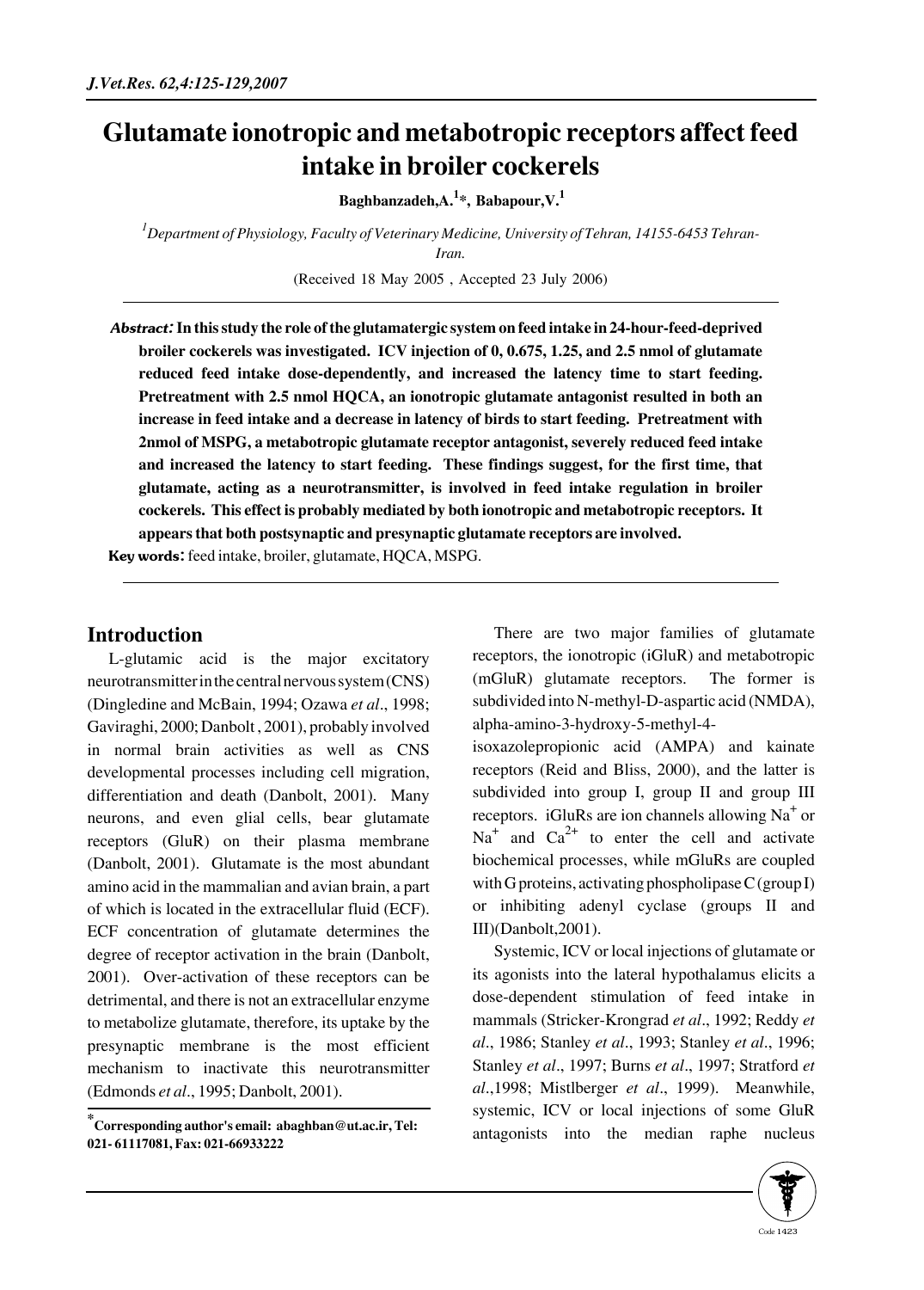| Treatment<br>Time (min)                    | 15                | 30                 | 45                 | 60                 | 90                 | 120                | 150                | 180                |
|--------------------------------------------|-------------------|--------------------|--------------------|--------------------|--------------------|--------------------|--------------------|--------------------|
| aCSF <sup>1</sup>                          | $21.38^{a*}$      | 31.48 <sup>a</sup> | 38.29 <sup>a</sup> | 43.08 <sup>a</sup> | 46.64 <sup>a</sup> | 52 <sup>a</sup>    | $55.5^{\text{a}}$  | 60.2 <sup>a</sup>  |
| Glutamate $(2.5 \,\mu\text{mol})$          | 0 <sup>b</sup>    | 0 <sup>b</sup>     | 0 <sup>b</sup>     | $6.6^b$            | $16.93^{b}$        | $26^{\rm b}$       | $32.99^{b}$        | $39.91^{b}$        |
| Glutamate $(1.25\mu$ mol)                  | $0^{\rm b}$       | $4.3^{\circ}$      | $13.56^c$          | $28.46^{\circ}$    | $34.29^{\circ}$    | $42.25^{\circ}$    | $51.44^a$          | 59.66 <sup>a</sup> |
| Glutamate $(0.675 \text{ \mu} \text{mol})$ | $22.3^{\text{a}}$ | 33.79 <sup>a</sup> | 38.99 <sup>a</sup> | 44.14 <sup>a</sup> | 49.16 <sup>a</sup> | 54.43 <sup>a</sup> | 58.43 <sup>a</sup> | 61.86 <sup>a</sup> |

**Table 1- Cumulative feed intake (g) of broiler cockerels following ICV injection of 3 different doses of glutamate (p<0.05).**

**\* : each column with different superscripts are significantly different (p<0.05).**

**1- aCSF : artificial Cerebrospinal Fluid.**

(Wirtshafter and Trifunovic, 1988), accumbence nucleus (Maldonado-Irizarry *et al*., 1995; Stratford *et al*.,1998) and ventral striatal and ventral pallidal areas (Da silva *et al*., 2003) increases feed intake. It has also been shown that stimulation of eating by intrahypothalamically injected Neuropeptide Y is dependent upon NMDA receptor activation (Lee and Stanley, 2005). Evidence has shown that NMDA receptors may mediate some aspects of eating and satiety (Duva *et al*., 2005). These findings suggest that several central and peripheral glutamatergic circuits are involved in feed intake regulation. Although glutamate receptors are widely distributed in the avian brain, there is little information on the impact of glutamate and GluRs on feeding behavior in the domestic fowl (Zeni Lucia, 2000, Baghbanzadeh and Babapour, 2001). Da Silva (2003) showed that glutamatergic inputs to cells containing NMDA and/or AMPA receptors located in the lateral hypothalamus (LHy) could modify both the beginning of a feeding bout and its duration. The present study was conducted to investigate the acute effects of ICV injection of glutamate, its vesicular uptake inhibitor and its ionotropic and metabotropic antagonists, on feed intake in broiler cockerels.

### **Methods**

#### **Animals**

Day-old Ross 208 broiler cockerels were housed in heated batteries until 2 weeks-of-age after which they were transferred to individual cages and provided with continuous light. Birds were given free access to a broiler starter ration containing 21% protein and 2900 kcal/kg metabolizable energy in



individual feeders. The room temperature was maintained at  $22 \pm 2^{\degree}$ C. This experiment was carried out at Faculty of Veterinary Medicine, University of Tehran.

#### **Surgery**

At 3 weeks-of-age, those birds with the approximate weight of 750 g were chosen and anesthetized with 25 mg/kg iv injection of sodium pentobarbitone (Sagattal, Rhone Merieux, Lyon, France). A 16-mm-long, 23-gauge, thin-walled stainless-steel guide cannula was implanted stereotaxically into the right lateral ventricle, according to the technique described previously by Denbow *et al*. (Denbow *et al*., 1981). The stereotaxic coordinates were  $AP=6.7$ ,  $L=0.7$ .  $H=3.5-4$  mm below the dura mater with the head oriented as described previously (Van Tienhoven and Juhasz, 1962). Three anchoring screws were fixed in the calvaria surrounding the cannula and acrylic cement (Pars Acryl) was used to secure the cannula. An orthodontic # 014 wire (American Orthodontics), trimmed to the exact length of the guide cannula, was inserted into the guide cannula while the chicks were not being used for experiments. Penicillin (Hayan pharmaceuticals, Iran) was applied to the incision to prevent infection. The birds were allowed at least 5 days recovery following surgery.

#### **Experiments**

Three experiments were conducted to determine the effects of the glutamatergic system on feed intake. In each, eight birds were used in a replicated 4×4 Latin square design in which birds and days were the blocking factors. All solutions were injected at 2-day intervals so that each bird received each solution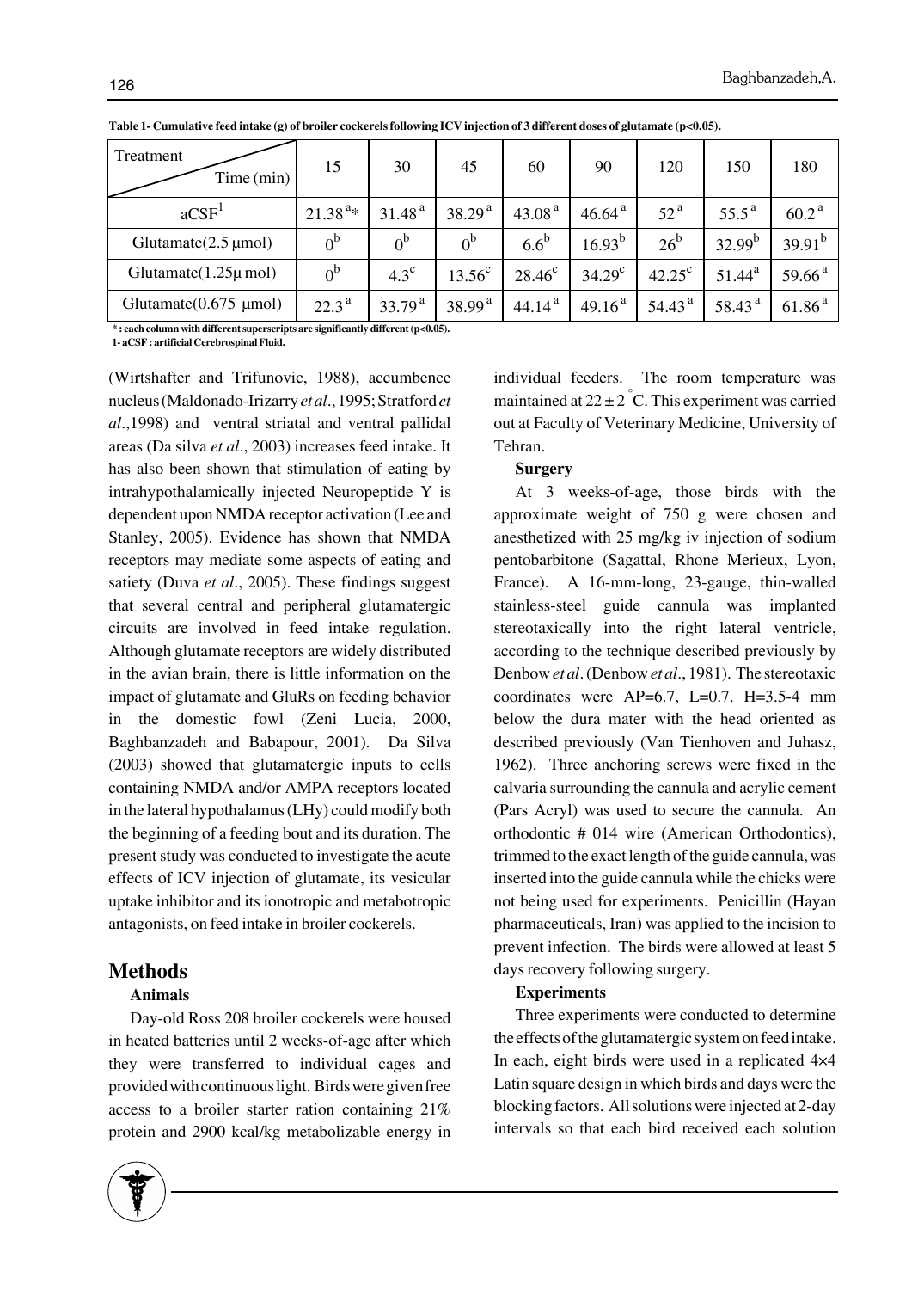| Treatment / Time | 15             | 30                | 45           | 60              | 90                 | 120             | 150                | 180                |
|------------------|----------------|-------------------|--------------|-----------------|--------------------|-----------------|--------------------|--------------------|
| $aCSF1+aCSF$     | $16.02^{a*}$   | 20.1 <sup>a</sup> | $24.46^a$    | $28.8^{\rm a}$  | 36.69 <sup>a</sup> | $41.75^{\rm a}$ | $47.03^{\text{a}}$ | $50.59^{a}$        |
| $aCSF+Glu^2$     | 0 <sup>b</sup> | $0^{\rm b}$       | $0^{\circ}$  | $0^{\circ}$     | $10.46^{b}$        | $15.3^{b}$      | $19.66^{b}$        | $31.09^{b}$        |
| $HQCA^3 + aCSF$  | 0 <sup>b</sup> | $3.53^{\circ}$    | $8.98^\circ$ | $15.48^{\circ}$ | $24.39^{\circ}$    | $24.98^{\circ}$ | $34.44^c$          | $42.75^{\circ}$    |
| $HQCA + Glu$     | $12.64^a$      | $19.3^{\text{a}}$ | $23.11^a$    | $27.03^a$       | $32.7^a$           | $38.09^{a}$     | $41.55^{\rm d}$    | 47.09 <sup>a</sup> |

**Table 2 - Cumulative feed intake (g) of broiler cockerels following ICV injection of HQCA (p<0.05).**

**\* : each column with different superscripts are significantly different (p<0.05).**

**1- aCSF: artificial Cerebrospinal Fluid.**

**2- Glu: Glutamate.**

**3- HQCA: 3-hydroxy -2- quinoxaline carboxylic acid.**

**Table 3 - Cumulative feed intake (g) of broiler cockerels following ICV injection of MSPG (p<0.05).**

| Treatment/Time |                    | 30                 | 45                | 60                  | 90           | 120               | 150               | 180               |
|----------------|--------------------|--------------------|-------------------|---------------------|--------------|-------------------|-------------------|-------------------|
| $aCSF' + aCSF$ | $.18.06^{a*}$      | $25.68^{a}$        | 30.8 <sup>a</sup> | 34.9 <sup>a</sup>   | $40.2^a$     | 44.1 <sup>a</sup> | 46.9 <sup>a</sup> | $50.2^a$          |
| $aCSF + Glu2$  | $\alpha^{b}$       | $0^{\text{b}}$     | $0.54^{b}$        | $3.44^{b}$          | $22.2^{b}$   | $33.7^{b}$        | $36.4^{b}$        | 41.6 <sup>c</sup> |
| $MSPG3+aCSF$   | $20.95^{\text{a}}$ | $28.95^{\text{a}}$ | $35.3^{\rm a}$    | 40.9 <sup>c</sup>   | $50^{\circ}$ | $56.2^{\circ}$    | $62^{\circ}$      | $69.4^{\circ}$    |
| MSPG+Glu       | $\Lambda^{\rm b}$  | $0^{\text{b}}$     |                   | $\alpha^{\text{d}}$ | $0^{\circ}$  | ∩ʻ                | 1.3 <sup>d</sup>  | $2.4^{\circ}$     |

**\* : each column with different superscripts are significantly different (p<0.05).**

**1- aCSF: artificial Cerebrospinal Fluid.**

**2- Glu: Glutamate.**

**3- MSPG: (Rs)-**α**-Methyl-4-sulphonophenylglycine (MSPG).**

during the 7-day experimental period. Injections were made with a 29-gauge, thin-walled stainlesssteel injection cannula which extended 1.0 mm beyond the guide cannula. The injection cannula was connected to a 10-μl Hamilton syringe connected to a 50-cm length of polyethylene tube. All solutions were prepared in artificial cerebrospinal fluid (aCSF)  $(7.25g$  NaCl,  $0.22g$  KCl,  $2.18g$  NaHCO<sub>3</sub>,  $0.29g$  $CaCl<sub>2</sub>/2H<sub>2</sub>O$ , 0.25g MgSO<sub>4</sub>/6H<sub>2</sub>O, 0.17g KH<sub>2</sub>PO<sub>4</sub>, 1.8g D-Glucose, all dissolved in 1L of sterile deionised water (Anderson and Heisey, 1972) that served as the control. Beginning several days before starting the experiments, the birds were restrained daily to acclimate to the procedure. Birds were deprived of feed for 24 hours prior to injection. Solutions were injected over a 30-s period and the injection cannula remained in place for an additional 30 s before removal. All injections were made early in the morning, and birds were returned to their cage after injection. Proper location of the guide cannula was verified by intracerebroventricular injection of methylene blue and anatomically slicing the frozen brain tissue at the end of the experiments.

In Experiment 1, 0, 0.675, 1.25, and 2.5 nmol of glutamate (Sigma-Aldrich Chemie Gmbh,

Germany) was injected in a volume of 10 μl into the right lateral ventricle. Fresh food was supplied at the time of injection, and food intake (g) was recorded at 15, 30, 60, 90, 120, 150 and 180 min postinjection (PI).

In Experiment 2, birds received 2.5 nmol of 3 hydroxy-2-quinozalinecarboxylic acid (HQCA) (Tocris Bioscience, Northpoint, UK), an ionotropic glutamate receptor antagonist, before injecting 2.5 nmol of glutamate. Each bird was given two 5- μl injections 15 min apart as described in Table 3. Food intake (g) was measured as in Experiment 1. The dose of HQCA was determined from preliminary trials.

Experiment 3 was conducted similar to experiment 3, except that the chicks were injected with 2nmol of (RS)-α-methyl-4-sulphonophenyl glycine (MSPG) (Tocris Bioscience, Northpoint, UK), a metabotropic glutamate receptor antagonist.

#### **Statistical analysis**

Cumulative feed intake (g) was subjected to twoway analysis of variance at each time period, and a Duncan's Multiple Range Test and Dunnet test used for comparisons between means.



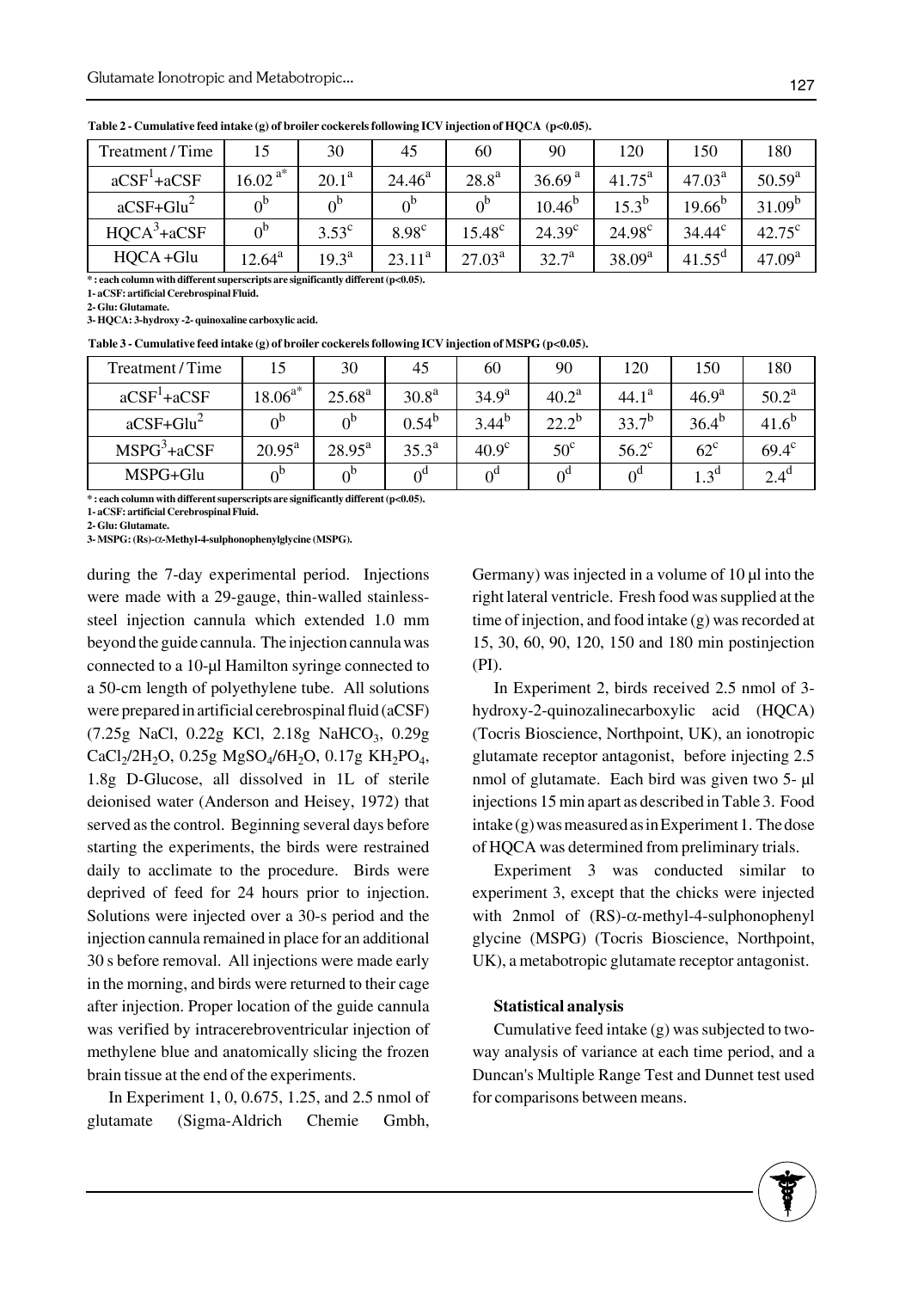### **Results and discussion**

The ICV injection of glutamate in 24-hour fasted broiler cockerels significantly decreased feed intake (p<0.05). This decrease was dose-dependent (Table 1). This effect was still evident 180 minutes after injection.

Concentrations of glutamate greater than 2.5 μmol resulted in convulsions, and the birds were very excited and vocal, so this dose was chosen for subsequent experiments. Although studies question the role of glucostatic mechanisms in birds, recent results indicate that a decrease in glucose levels in hypocampal slices caused a decrease in glutamate concentration in synaptic terminals, which is consistent with our results (Madl and Royer, 1999). Furthermore, our results agree with Zeni *et al*. (2000) who showed a decrease in feed intake immediately after ICV injection of glutamate in pigeons.

The ICV injection of HQCA attenuated the impact of glutamate on feed intake. Injection of HQCA alone increased feed intake to an intermediate level. This suggests a critical role of inotropic receptors in the central control mechanisms of feed intake in domestic fowl.

The ICV injection of (Rs)-α-Methyl-4 sulphonophenylglycine (MSPG), a metabotropic glutamate receptor antagonist, severely inhibited feed intake even after 240 minutes post injection. The injection of MSPG alone significantly  $(p<0.05)$ increased feed intake.

These findings not only support a role for ionotropic receptors in feed intake regulation, which is in agreement with Stanley *et al*. (1996, 1997) and Zeni *et al*. (2001), but also imply a dual role for glutamate metabotropic receptors (mGluR). The present study is the first one investigating the role played by mGluRs in feed intake regulation. Considering the apparently opposite role of group II &III mGluRs in comparison with group I mGluRs, and the presynaptic position of the latter group, further investigation is necessary.

#### **References**

- 1. Anderson, D.K., Heisey, R.(1972) Clearance of molecules from cerebrospinal fluid in chickens. A J of Physiol. 222: 645-648.
- 2. Baghbanzadeh, A., Babapour, V.(2001) CNS glutamatergic control of food intake in domestic fowl. Appetite. 37: 267.
- Bellochio, E.E., Reimer, R.J., Fremeau, R.T.Jr, 3. Edwards, R.H.(2000) Uptake of glutamate into synaptic vesicles by an inorganic phosphate transporter. Science. 289:957-960.
- 4. Burns, G.A., Ritter, R.C.(1997) The non-competitive NMDA antagonist MK-801 increases food intake in rats. Pharmacol. Biochem. and Behav. 56:1145-9.
- 5. Danbolt, N.C.(2001) Glutamate uptake. Prog. Neurobiol. 65: 1-105.
- 6. Da Silva, A.A., Marino-Neto, J., Paschoalini, M.A.(2003) Feeding by microinjections of NMDA and AMPA-kainate receptor antagonists into ventral striatal and ventral pallidal areas of the pigeon. Brain Res. 966: 76-83.
- Da Silva, A.A., Campanella, L.C.A., Caldas Ramos, 7. M., Serralvo Faria, M., Paschoalini, M.A., Mariano-Neto, J.(2006) Ingestive effects of NMDA and AMPA-Kainate receptor antagonists microinjections into the lateral hypothalamus of the pigeon (Columba livia). Brain Res. 75-82.
- 8. Denbow, D.M., Cherry, J.A., Siegel, P.B., Van Krey, H.P.(1981) Eating, drinking and temperature response of chicks to brain catecholamine injections. Physiol. and Behav. 27: 265-9.
- 9. Dingledine, R., McBain, C.J.(1994) Excitatory amino acid transmitters in Basic Neurochemistry: Molecular, Cellular and Medical Aspects.  $5<sup>th</sup>Edi.$ , Raven Press. New York, 367-387.
- 10. Duva, M.A., Siu, A., Stanley, B.G.(2005) The NMDA receptor antagonist MK-801 alters lipoprivic eating elicited by 2-mercaptoacetate. Physiol. And Behav. 83: 787-791.
- Edmonds, B., Gibb, A.J., Colquhoun, D.(1995) 11. Mechanism of activation of glutamate receptors and the time course of excitatory synaptic currents. Annual Rev. Physiol. 57: 495-519.
- 12. Gaviraghi, G.(2000) Excitatory amino acid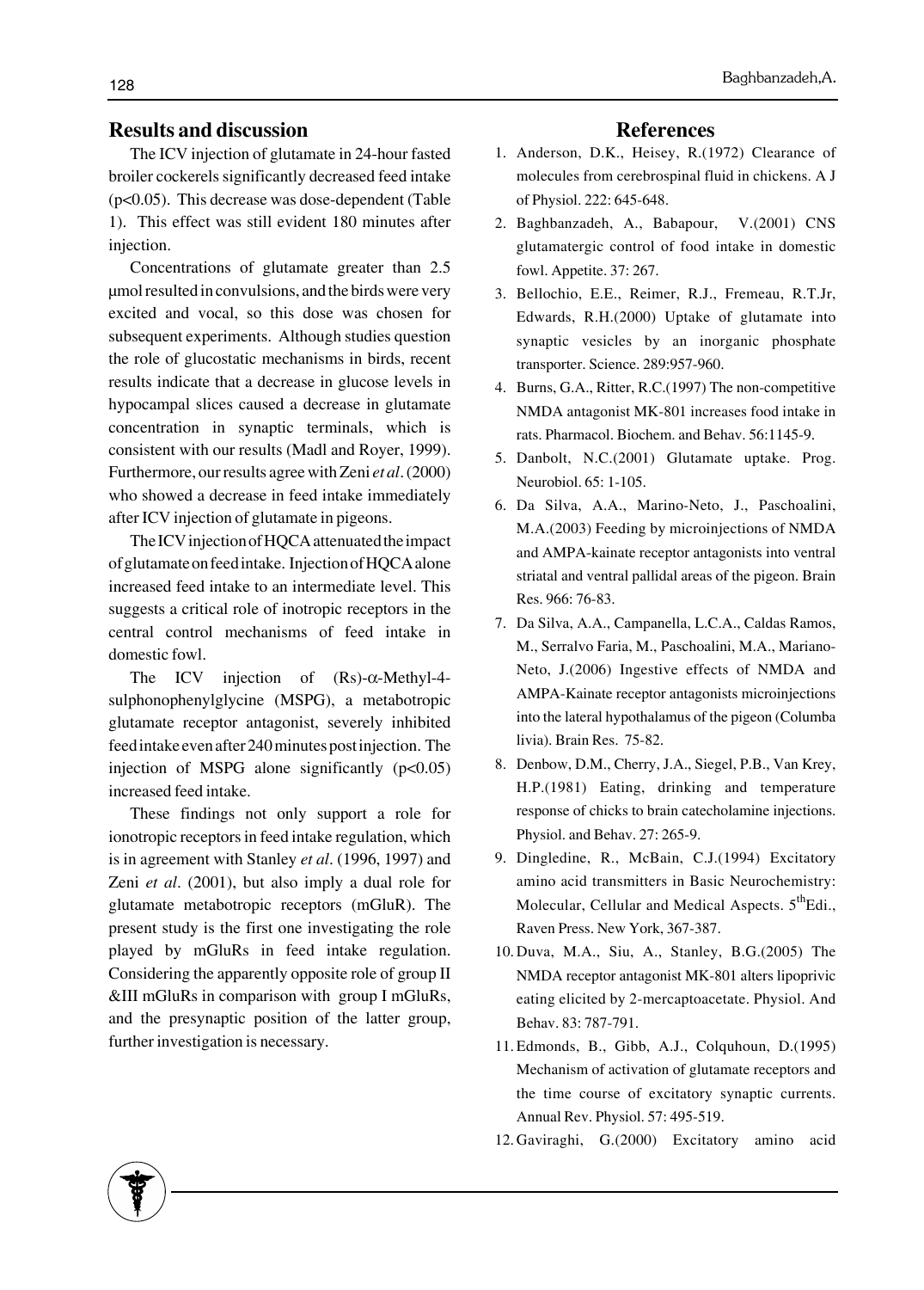receptors. Pharmaceutica Acta Helvetiae. 74: 219- 220

- 13. Lee, S.W., Stanley, B.G.(2005) NMDA receptors mediate feeding elicited by neuropeptide Y in the lateral and perifornical hypothalamus. Brain Res. 1063: 1-8.
- 14. Madl, J.E., Royer, S.M.(1999) Glutamate in synaptic terminals is reduced by lack of glucose but not hypoxia in rat hippocampal slices. Neuroscience; 94:417-430.
- 15. Maldonado-Irizarry, C.S., Swanson, C.J., Kelly, A.E. (1995) Glutamate receptors in the nucleus accumbens shell control feeding behavior via the lateral hypothalamus. J.of Neuroscience; 15:106779- 88.
- 16. Mistlberger, R.E., Antle, M.C.(1999) Neonatal monosodium glutamate alters circadian organization of feeding, food anticipatory activity and photic masking in the rat. Brain Res. 842: 73-83.
- 17. Ozawa, S,. Kamiya, H., Tsuzuki, K.(1998) Glutamate receptors in the mammalian central nervous system. Progress in Neurobiol. 54: 581-618.
- 18. Pearson, R.(1972) The biochemistry of avian brain in The Avian Brain, Academic press, 57.
- 19. Reddy, V.M., Meharg, S.S., Ritter, S.(1986) Dose related stimulation of feeding by systemic injections of monosodium glutamate. Physiol. Behavior; 38:4465-9.
- 20. Reid, C.A., Bliss, T.V.P.(2000) Learning about kainate receptors. Tips. 21:159-160.
- 21. Stanley, B.G., Ha, L.H., Spears, L.C., Dee, M.G. (1993) Lateral hypothalamic injections of glutamate, kainic acid, DL-alpha-amino-3-hydroxy-5-methylisoxazole propionic acid or N-methyl-D-aspartic acid rapidly elicits intense transient eating in rats. Brain Res.613: 188-95.
- 22. Stanley, B.G., Willett III, V.L., Donias, H.W., Dee II MG, Duva. M.A.(1996) Lateral hypothalamic NMDA receptors and glutamate as physiological mediators of eating and weight control. A. J. Physiol. R443-R449.
- 23. Stanley, B.G., Butterfield, B.S., Grewal, R.S.(1997) NMDA receptor coagonist glycine site: evidence for a role in lateral hypothalamic stimulation of feeding.

A. J. of Physiol. R790-R796.

- 24. Stratford, T.R., Swanson, C.J., Kelley, Ann.(1998) Specific changes in food intake elicited by blockade or activation of glutamate receptors in the nucleus accumbence shell. Behav. Brain Res. 93: 43-50.
- 25. Stricker-Krongrad, A., Beck, B., Nicholas, J.P., Burler, C.(1992) Central effects of monosodium glutamate on feeding behavior in adult long-evans rats. Pharmacol., Biochem. and behave. 43: 3881-6.
- 26. Van Tienhoven, A., Juhasz, L.P.(1962) The chicken telencephalon, diencephalons and mesencephalon in stereotaxic coordinates. J. Comp. Neurol. 118: 185- 97.
- 27. Wirtshafter, D., Trifunovic, R.(1988) Stimulation of ingestive behaviors following injections of excitatory amino acid antagonists into the median raphe nucleus. Pharmacol., Biochem. and Behav. 30: 2529 -33.
- 28. Zeni Lucia, A.Z.R., Seidler, H.B.K., De Carvalho, N.A.S., Freitas, C.G., Mariano-Neto, J. Paschoalini, A.(2000) Glutamatergic control of food intake in pegions: effects of central injections of glutamate, NMDA and AMPA receptor agonists and antagonists. Pharmacol., Biochem. & Behav. 65: 67- 74.